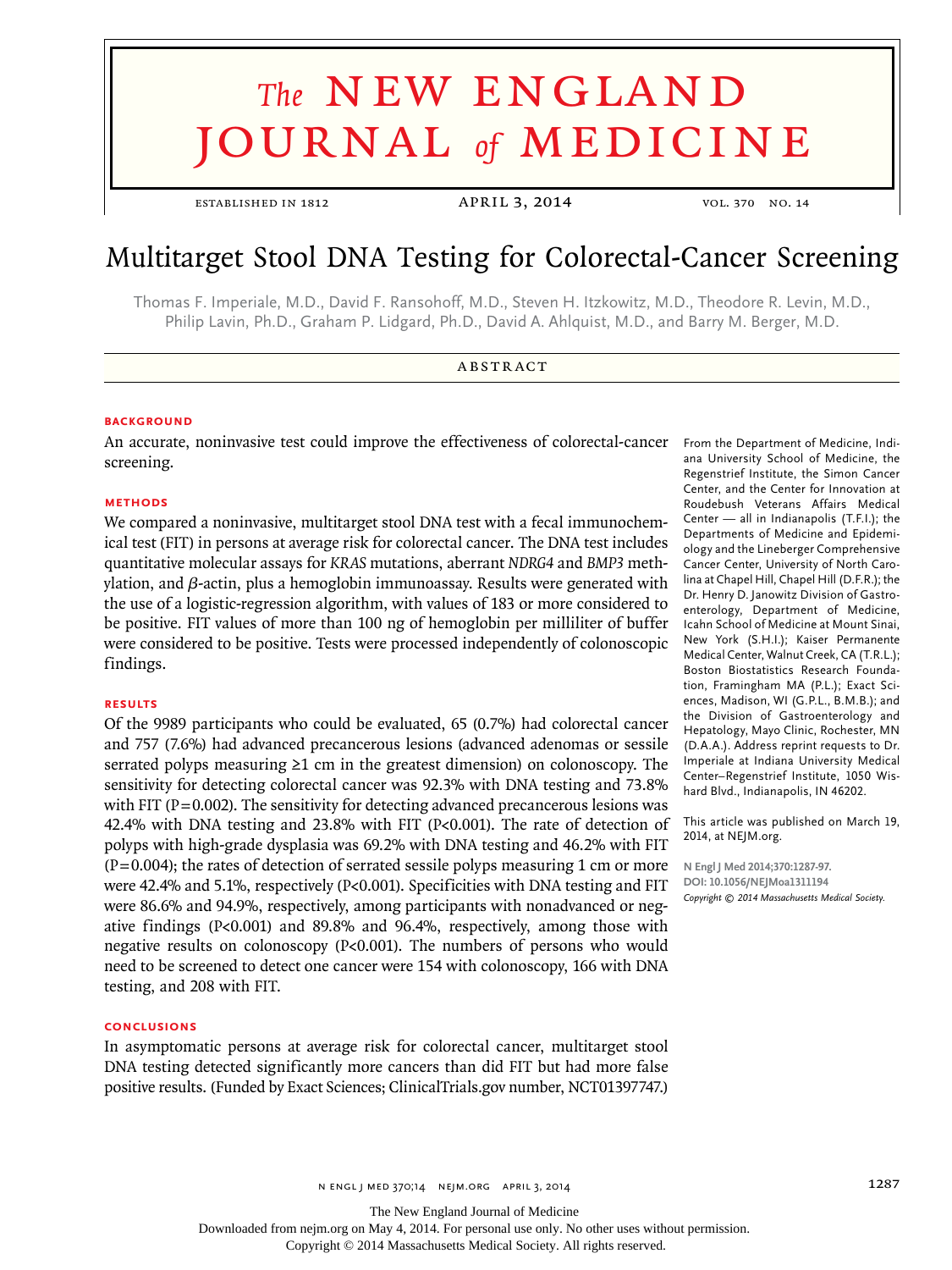COLORECTAL CANCER IS A MAJOR CAUSE<br>
of death and disease among men and<br>
women in the United States.<sup>1</sup> The underly-<br>
ing neoplastic processes of colorectal carcinoof death and disease among men and women in the United States.<sup>1</sup> The underlygenesis lend themselves to screening.2 Evidence supports and guidelines endorse several tests and strategies,<sup>3-5</sup> and screening for colorectal cancer has been found to be cost-effective.<sup>5-7</sup>

Despite the supporting evidence, recommendations, and availability of several screening tests, a substantial proportion of the U.S. population is not up to date with screening.<sup>8</sup> A simple, noninvasive test with high sensitivity for both colorectal cancer and advanced precancerous lesions might increase uptake and adherence rates, which could improve clinical outcomes.

Colorectal cancer arises from accumulated genetic and epigenetic alterations, which provide a basis for the analysis of stool to identify tumorspecific changes.9 Large-scale screening studies of previously available stool-based DNA tests showed only fair sensitivity for the detection of colorectal cancer (i.e., the capacity to detect cancers, or true positive tests [see Glossary]) and low sensitivity for the detection of advanced adenomas.10,11 Important advances have since been incorporated, including the use of a stabilizing buffer, $12,13$  more discriminating markers, $14,15$  more sensitive analytic methods, $14,16,17$  automation, $16$ and an overall determination of results with the use of a logistic-regression algorithm, which together result in higher sensitivity for the detection of both cancer and advanced precancerous lesions.14,16 However, evaluation of the more recent

tests was based largely on analyses of archived specimens, including those collected from patients after the diagnosis but before the resection of colorectal cancer or advanced precancerous polyps.

In this study, we evaluate the multitarget stool DNA test as a tool for screening. The primary aim was to determine the performance characteristics of the DNA test in the detection of colorectal cancer. The secondary aims were to determine the performance of the DNA test in the detection of advanced precancerous lesions and to compare it with a commercially available fecal immunochemical test (FIT) for human hemoglobin in the detection of both colorectal cancer and advanced precancerous lesions.

#### METHODS

## **Study Design**

From June 2011 through November 2012, we enrolled participants in this cross-sectional study at 90 sites throughout the United States and Canada, including private-practice and academic settings. The study was approved by the institutional review board at each site, and all participants provided written informed consent.

The study, which was funded by Exact Sciences, was designed by the authors; Health Decisions, a contract research organization, gathered and monitored the data. The first author wrote the first draft of the manuscript, incorporating the other authors' contributions; one of the authors, who is a statistician, analyzed the data and, along

#### **Glossary of Screening Terms**

- Sensitivity (true positive rate): The proportion of persons with disease who have a positive test (positive test results among persons with disease).
- **Specificity (true negative rate):** The proportion of persons without disease who have a negative test (negative test results among persons without disease).
- False negative rate (1 minus sensitivity): The proportion of persons with disease who have a negative test (negative test results among persons with disease).
- False positive rate (1 minus specificity): The proportion of persons without disease who have a positive test (positive test results among persons without disease).
- **Positive predictive value:** The proportion of persons with disease among those with a positive test (disease present among those with positive test results).

**Negative predictive value:** The proportion of persons without disease among those with a negative test (disease absent among those with negative test results).

**Number needed to screen:** The number of persons who would need to be screened to identify one person with the disease.

The New England Journal of Medicine

Downloaded from nejm.org on May 4, 2014. For personal use only. No other uses without permission.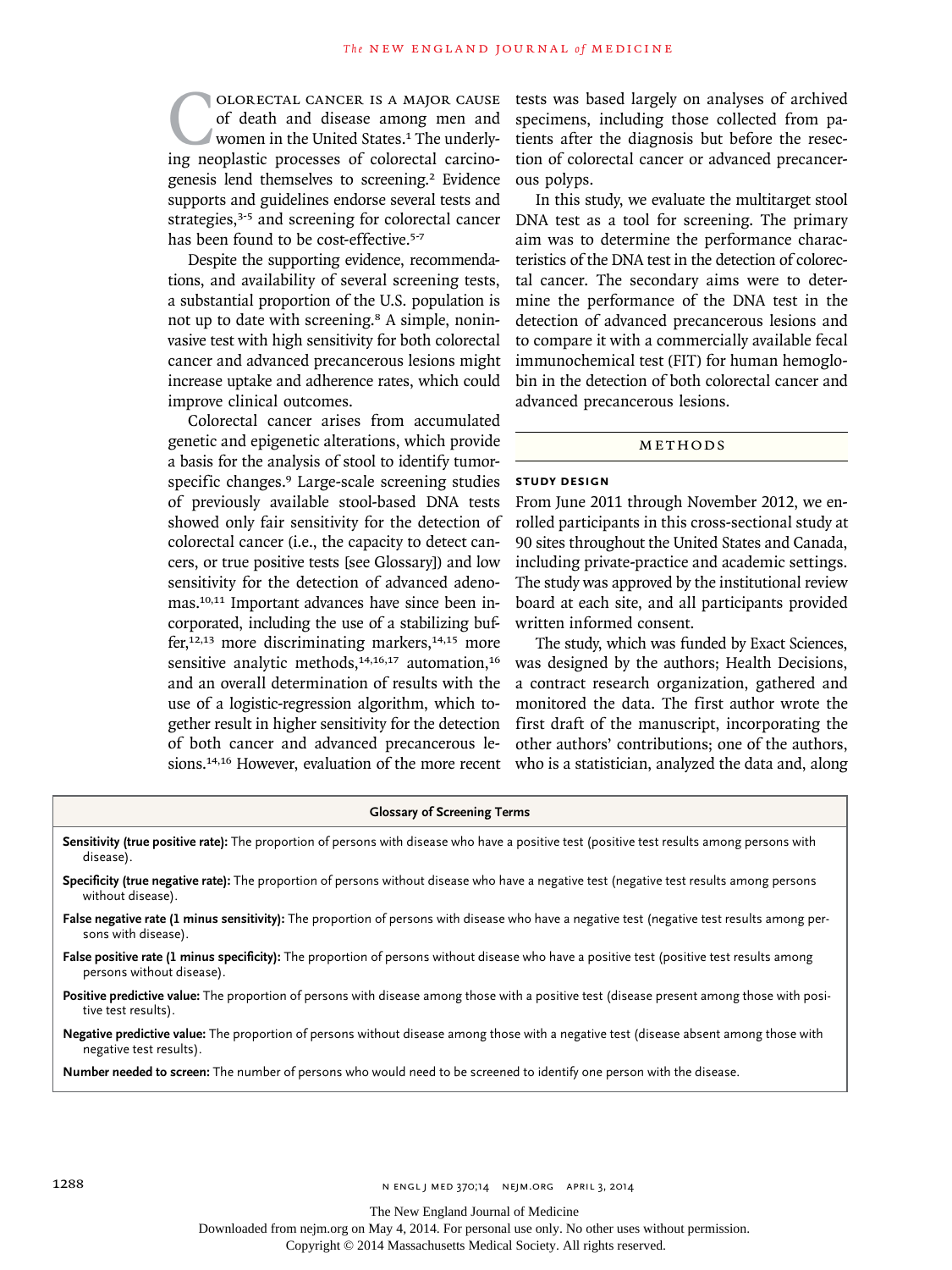with the last author, vouches for the data and adherence to the study protocol, which is available with the full text of this article at NEJM.org. All the authors signed confidentiality agreements with Exact Sciences.

#### **Study Population**

The target population was asymptomatic persons between the ages of 50 and 84 years who were considered to be at average risk for colorectal cancer and who were scheduled to undergo screening colonoscopy. Enrollment was weighted toward persons 65 years of age or older in order to increase the prevalence of cancer. We excluded participants who had a personal history of colorectal neoplasia, digestive cancer, or inflammatory bowel disease; had undergone colonoscopy within the previous 9 years or a barium enema, computed tomographic colonography, or sigmoidoscopy within the previous 5 years; had positive results on fecal blood testing within the previous 6 months; had undergone colorectal resection for any reason other than sigmoid diverticula; had overt rectal bleeding within the previous 30 days; had a personal or family history of colorectal cancer; had participated in any interventional clinical study within the previous 30 days; or were unable or unwilling to provide written informed consent.

# **Clinical Procedures**

All participants were required to provide a stool specimen and undergo screening colonoscopy within 90 days after providing informed consent. Stool was collected before routine bowel preparation. No dietary or medication restrictions were required. Colonoscopists were required to describe the extent of the examination, document cecal visualization, rate the quality of preparation (on a modified Aronchick scale),<sup>18</sup> and record the size and location of lesions.

Although colonoscopists reported the location and size of all lesions, only the most advanced colorectal epithelial lesion (the index lesion) and its location (proximal or distal) were used to categorize participants for the analysis. If two similarly advanced lesions were present, the larger of the two was designated as the index lesion. The proximal colon was considered to include the splenic flexure and all segments proximal to it, an insertion depth of more than 60 cm, or any part described by the phrase "right colon"; the distal colon was considered to include all other segments, an insertion depth of 60 cm or less, or any part described by the phrase "left colon."

The biopsy and surgical specimens underwent histopathological analysis at the laboratory typically used by each study site. Polyps with highgrade dysplasia or 25% or more villous elements in adenomas measuring less than 1 cm, as well as sessile serrated or hyperplastic polyps measuring 1 cm or larger, were re-reviewed centrally by a gastrointestinal pathologist for confirmation, with diagnostic disagreements resolved by consensus of at least two central pathologists.

# **Primary and Secondary Outcomes**

The primary outcome was the ability of the DNA test to detect colorectal cancer (i.e., adenocarcinoma), with disease stage determined with the use of the American Joint Committee on Cancer (AJCC) staging system.19 The secondary outcome was the performance of the DNA test for the detection of advanced precancerous lesions, including advanced adenomas (high-grade dysplasia or with ≥25% villous histologic features or measuring ≥1 cm in the greatest dimension) and sessile serrated polyps measuring 1 cm or more in diameter.

## **Laboratory Procedures**

A central biorepository received all stool specimens. Laboratory testing was performed without knowledge of the results of either the comparator FIT or clinical findings. (Details of stool collection and processing for DNA testing are shown in Fig. S1 in the Supplementary Appendix, available at NEJM.org.) Buffered stool samples were homogenized, separated into aliquots, and frozen at −80°C on receipt. Stool aliquots were subsequently sent in batches to one of three laboratories: Exact Sciences (Madison, WI), Mayo Medical Laboratory (Rochester, MN), and Molecular Pathology Laboratory Network (Knoxville, TN). Each laboratory received, in a blinded fashion, a similar distribution of specimens on the basis of colonoscopic findings.

The multitarget stool DNA test consists of molecular assays for aberrantly methylated *BMP3* and *NDRG4* promoter regions, mutant *KRAS,* and β-actin (a reference gene for human DNA quantity), as well as an immunochemical assay for

The New England Journal of Medicine

Downloaded from nejm.org on May 4, 2014. For personal use only. No other uses without permission.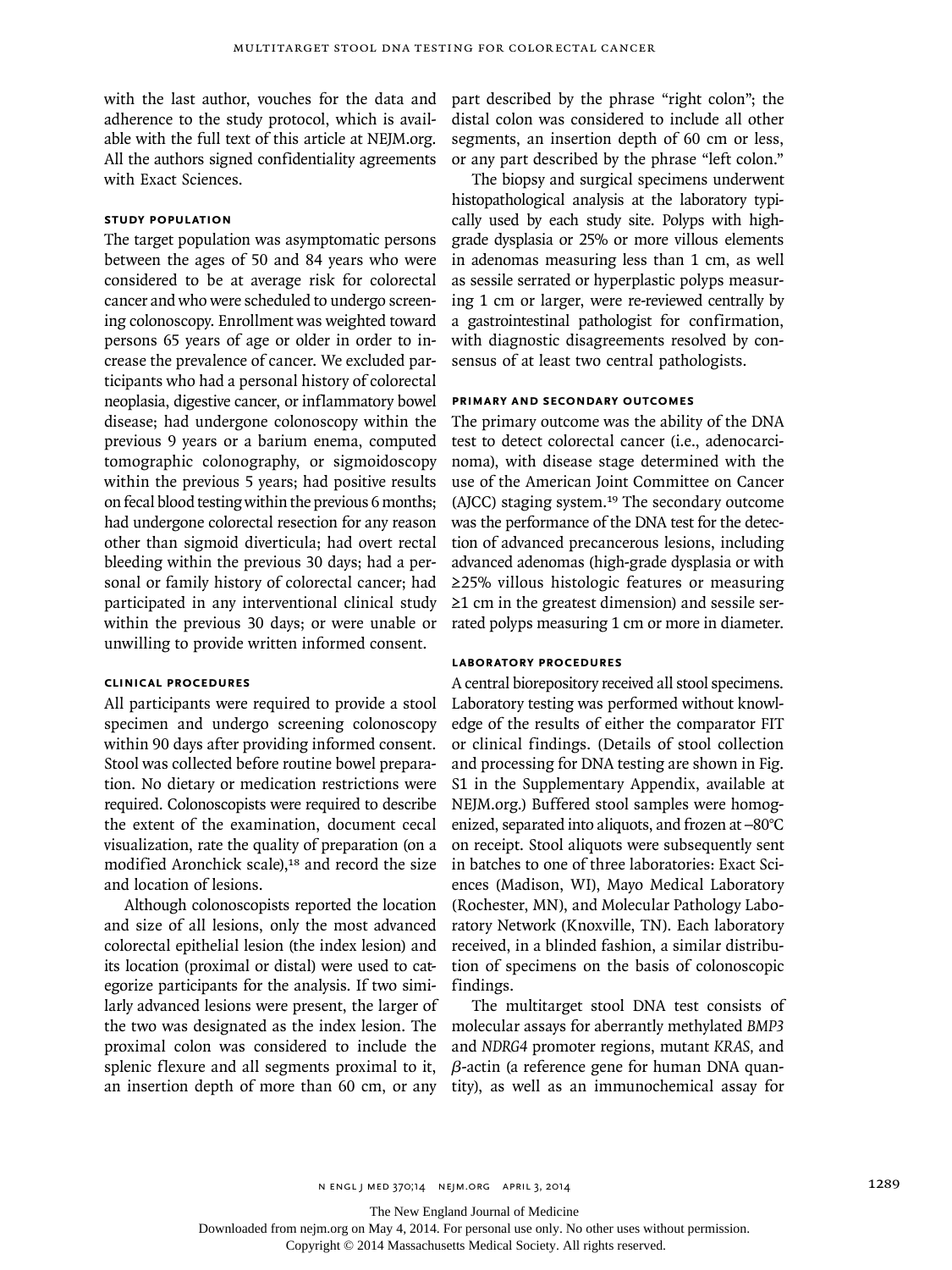human hemoglobin. Quantitative measurements of each marker were incorporated into a validated, prespecified logistic-regression algorithm, with a value of 183 or more indicating that the test result was positive (for details, see the Supplementary Appendix). Analytic results were transferred to the study's biostatistician.

FIT (OC FIT-CHEK, Polymedco) was performed according to the manufacturer's instructions with the use of the same stool sample used for the DNA test.20 Samples were refrigerated on receipt and sent in batches to a separate single laboratory for blinded analysis. Stool samples with more than 100 ng of hemoglobin per milliliter of buffer were considered to be positive.<sup>20</sup>

test would have a sensitivity of 65% or more for the detection of colorectal cancer (AJCC stages I through IV) under the null hypothesis, at a onesided type I error rate of 0.05. A secondary hypothesis was to rule out a 5% noninferiority margin for sensitivity for the detection of colorectal cancer with the DNA test as compared with FIT, at a one-sided type I error rate of 0.05. Testing of the two hypotheses with a power of at least 80% required the diagnosis of 49 and 56 adjudicated colorectal cancers, respectively, which required the enrollment of 10,500 to 12,000 participants, under the assumption of a colorectal-cancer prevalence of 4.5 cases per 1000 population.

#### **Statistical Analysis**

The study was designed to have a power of 90% to test the prespecified hypothesis that the DNA through III); the specificity of the multitarget

We conducted prespecified analyses to determine the sensitivity of the multitarget DNA test, as compared with FIT, for the detection of screening-relevant colorectal cancer (AJCC stages I



The New England Journal of Medicine

Downloaded from nejm.org on May 4, 2014. For personal use only. No other uses without permission.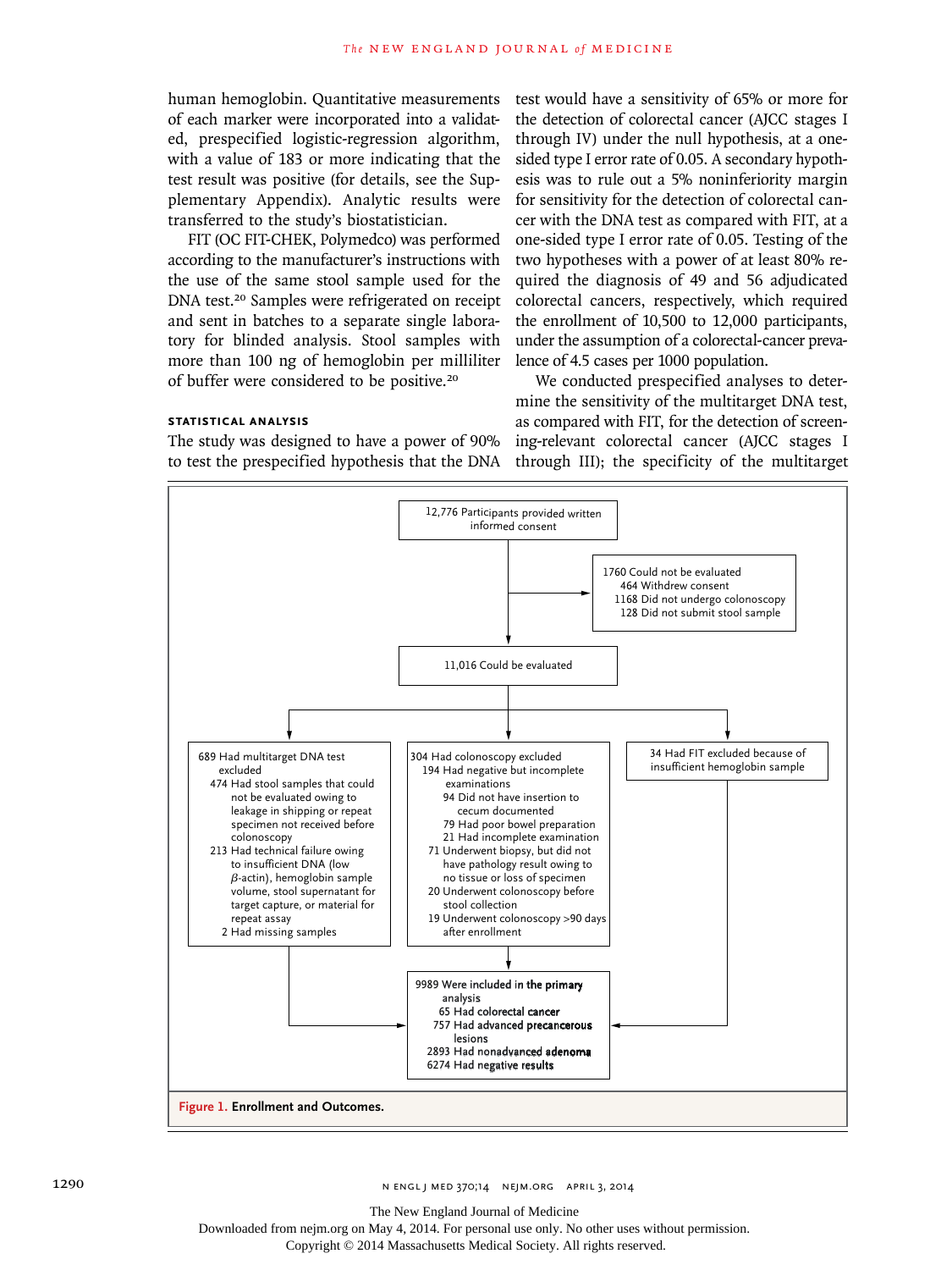DNA stool test (i.e., true negative rate), with advanced precancerous lesions on colonoscopy excluded and only nonadvanced adenomas and negative results included (the primary measure of specificity) and with only negative results included (the secondary measure of specificity); and the sensitivity of the multitarget stool DNA test, as compared with FIT, for the detection of advanced precancerous lesions. The analyses were based on data from all participants who had valid results on multitarget stool DNA testing, FIT, and colonoscopy; all reported subgroup analyses were prespecified.

For test characteristics, 95% lower boundaries were computed with the use of an exact binomial test. Lower 95% confidence limits for comparative analyses were computed with the use of a one-sided McNemar paired-comparisons test for the observed difference in sensitivity between the DNA test and FIT. The Hanley–McNeil method was used to calculate P values for the analysis of the receiver operating characteristic (ROC) curve.21 There were no interim analyses of the data. All analyses were conducted with the use of SAS software, version 9.1, and StatXact software, version 7.

# Results

#### **Study Population**

A total of 12,776 participants were enrolled at 90 sites; 9989 of these participants (78.2%) had results that could be fully evaluated (Fig. 1). The participants whose results could be fully evaluated and those whose results could not be fully evaluated differed significantly with respect to mean age and race, although the magnitudes of the differences were small (Table S1 in the Supplementary Appendix).

A total of 65 participants who could be evaluated were found to have colorectal cancer on colonoscopy (prevalence, 0.7%). Of these participants, 60 had screening-relevant (stage I to III) cancers. A total of 757 participants who could be evaluated had advanced precancerous lesions (prevalence, 7.6%).

# **DNA Test Characteristics**

Multitarget stool DNA testing identified 60 of 65 participants with cancer, including 56 of the 60 participants with screening-relevant cancers, for respective sensitivities of 92.3% (95% confidence interval [CI], 83.0 to 97.5) and 93.3% (95% CI,

| Table 1. Sensitivity and Specificity of the Multitarget Stool DNA Test and the Fecal Immunochemical Test (FIT)<br>for the Most Advanced Findings on Colonoscopy. |                             |                                             |                         |                            |                         |  |  |  |
|------------------------------------------------------------------------------------------------------------------------------------------------------------------|-----------------------------|---------------------------------------------|-------------------------|----------------------------|-------------------------|--|--|--|
| <b>Most Advanced Finding</b>                                                                                                                                     | Colonoscopy<br>$(N = 9989)$ | <b>Multitarget DNA Test</b><br>$(N = 9989)$ |                         | <b>FIT</b><br>$(N = 9989)$ |                         |  |  |  |
|                                                                                                                                                                  |                             | Positive<br>Results                         | Sensitivity<br>(95% CI) | Positive<br>Results        | Sensitivity<br>(95% CI) |  |  |  |
|                                                                                                                                                                  | no.                         | no.                                         | %                       | no.                        | %                       |  |  |  |
| Colorectal cancer                                                                                                                                                |                             |                                             |                         |                            |                         |  |  |  |
| Any                                                                                                                                                              | 65                          | 60                                          | 92.3 (83.0-97.5)        | 48                         | 73.8 (61.5-84.0)        |  |  |  |
| Stage I to III*                                                                                                                                                  | 60                          | 56                                          | 93.3 (83.8-98.2)        | 44                         | $73.3(60.3 - 83.9)$     |  |  |  |
| Colorectal cancer and<br>high-grade dysplasia                                                                                                                    | 104                         | 87                                          | 83.7 (75.1-90.2)        | 66                         | $63.5(53.5 - 72.7)$     |  |  |  |
| Advanced precancerous lesions;                                                                                                                                   | 757                         | 321                                         | 42.4 (38.9-46.0)        | 180                        | 23.8 (20.8-27.0)        |  |  |  |
| Nonadvanced adenoma                                                                                                                                              | 2893                        | 498                                         | $17.2(15.9-18.6)$       | 220                        | $7.6(6.7 - 8.6)$        |  |  |  |
|                                                                                                                                                                  |                             |                                             | Specificity<br>(95% CI) |                            | Specificity<br>(95% CI) |  |  |  |
| All nonadvanced adenomas,<br>non-neoplastic findings,<br>and negative results on<br>colonoscopy                                                                  | 9167                        | 1231                                        | 86.6 (85.9-87.2)        | 472                        | 94.9 (94.4-95.3)        |  |  |  |
| Negative results on colonoscopy                                                                                                                                  | 4457                        | 455                                         | 89.8 (88.9-90.7)        | 162                        | 96.4 (95.8-96.9)        |  |  |  |

\* These stages of colorectal cancer, as defined by the system recommended by the American Joint Committee on Cancer, are associated with an increased rate of cure.

† Advanced precancerous lesions include advanced adenomas and sessile serrated polyps measuring 1 cm or more.

The New England Journal of Medicine

Downloaded from nejm.org on May 4, 2014. For personal use only. No other uses without permission.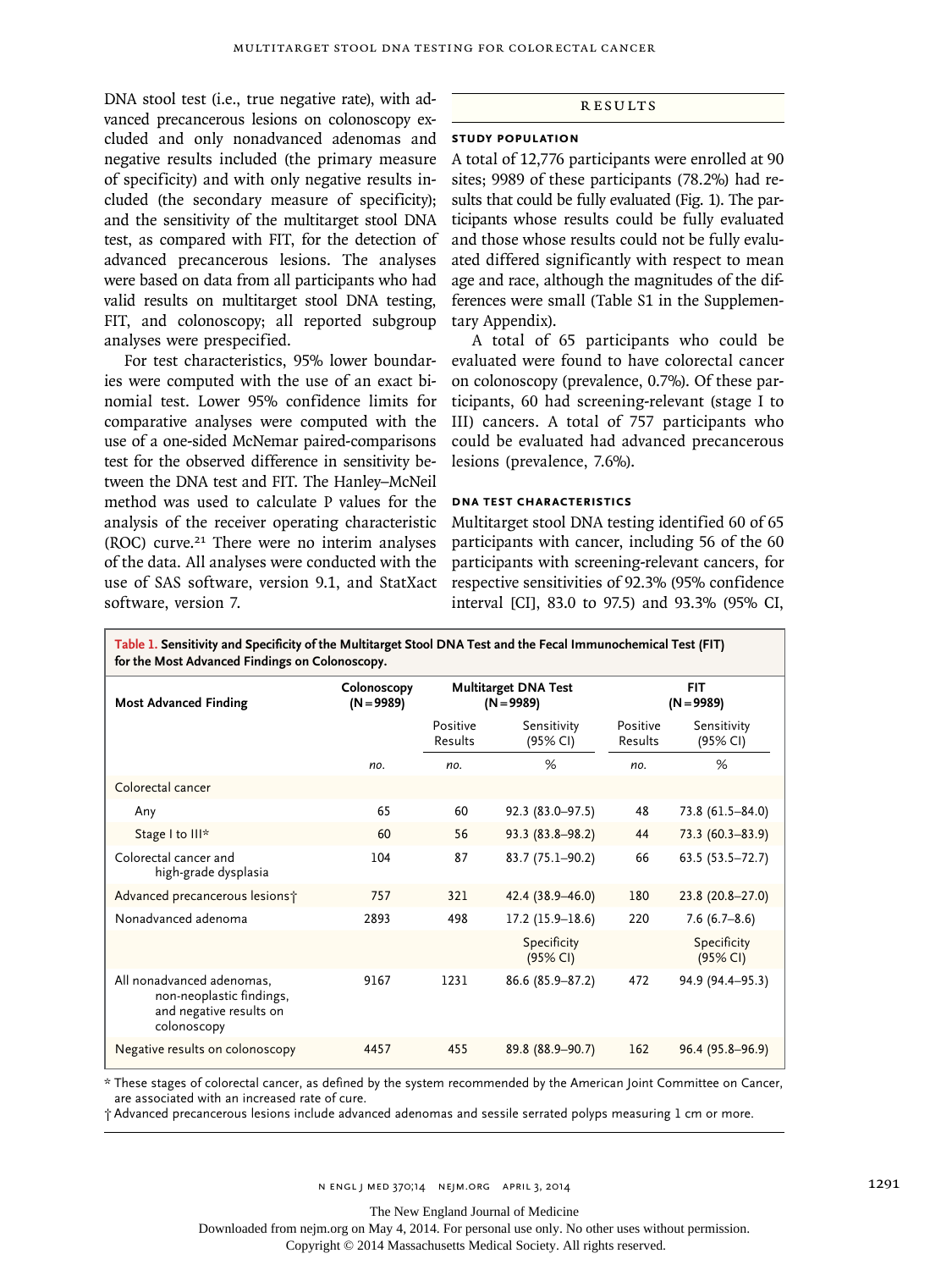

Shown are the sensitivities of the DNA test and FIT for the detection of colorectal cancer according to tumor stage (Panel A), for the detection of colorectal cancer and advanced precancerous lesions according to the location in the colon (Panel B), and for the detection of higher-risk subtypes among participants with advanced precancerous lesions (Panel C) and according to lesion size (Panel D). The numbers in parentheses are the number of participants in each category. In Panel A, the stage of 1 of 65 colorectal cancers was not available. In Panel B, the location of 1 of 757 advanced precancerous lesions was not available.

83.8 to 98.2) (Table 1). Sensitivity did not vary significantly according to cancer stage (Fig. 2A) or location within the colon (Fig. 2B). Among 757 participants with advanced precancerous lesions, DNA testing detected 321 (42.4%; 95% CI, 38.9 to 46.0). A total of 69.2% (95% CI, 52.4 to 83.0) of 39 participants with high-grade dysplasia and 42.4% (95% CI, 32.6 to 52.8) of 99 par-tivity for the detection of cancer or advanced preticipants with sessile serrated polyps measuring cancerous lesions did not differ significantly ac-

1 cm or larger were identified on DNA testing (Fig. 2C). The sensitivity of the DNA test was higher for distal advanced precancerous lesions (177 of 325 [54.5%; 95% CI, 48.9 to 60.0]) than for proximal lesions (143 of 431 [33.2%; 95% CI, 28.8 to 37.8]) (Fig. 2B); test sensitivity increased as the lesion size increased (Fig. 2D). The sensi-

The New England Journal of Medicine

Downloaded from nejm.org on May 4, 2014. For personal use only. No other uses without permission.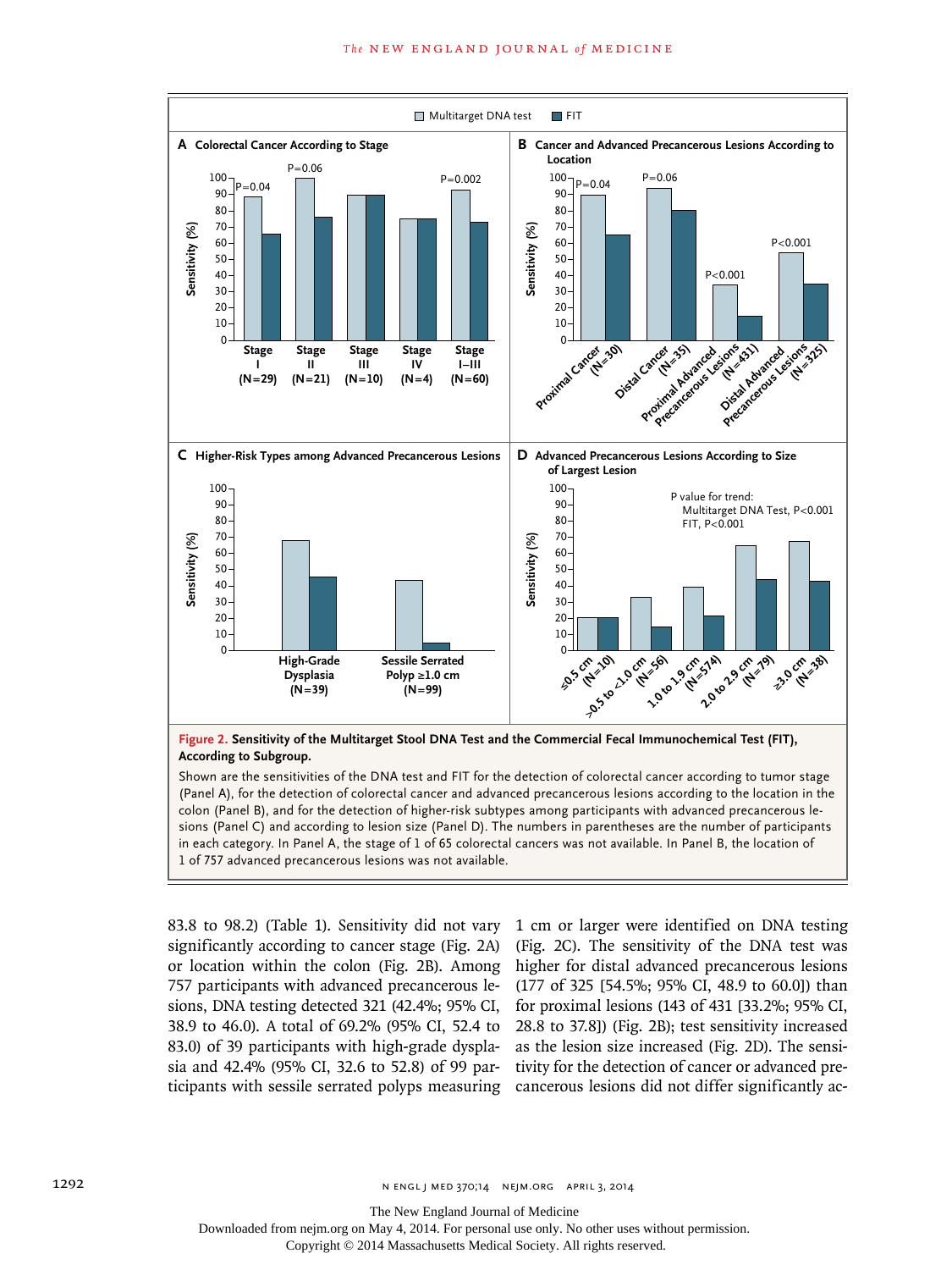cording to age or laboratory-testing site (data not shown).

Among 9167 participants who had findings other than colorectal cancer or advanced precancerous lesions (e.g., nonadvanced adenomas or negative results), the specificity of the DNA test (true negative rate) was 86.6% (95% CI, 85.9 to 87.2). Among the 4457 participants with totally negative results on colonoscopy, the specificity was 89.8% (95% CI, 88.9 to 90.7); within this subgroup, the specificity was 94.0% among participants younger than 65 years of age and 87.1% among those 65 years of age or older (P<0.001).

## **Comparison with FIT**

FIT detected 48 of 65 cancers (73.8%; 95% CI, 61.5 to 84.0), 44 of 60 AJCC stage I to III cancers (73.3%; 95% CI, 60.3 to 83.9), and 180 of 757 advanced precancerous lesions (23.8%; 95% CI, 20.8 to 27.0), findings that were all significantly inferior to those with DNA testing (Table 1). FIT detected 20 of 30 proximal cancers (66.7%) and 28 of 35 distal cancers  $(80.0\%)$   $(P=0.35$  for the comparison between proximal and distal location). Comparative results for the detection of cancer according to stage and for higher-risk subsets of advanced precancerous lesions are shown in Figure 2. The DNA test was more sensitive than FIT for the detection of lesions with high-grade dysplasia (69.2% vs. 46.2%,  $P = 0.004$ ) or sessile serrated polyps measuring 1 cm or more (42.4% vs. 5.1%, P<0.001) (Fig. 2C) and for the detection of advanced precancerous lesions within the size ranges observed (Fig. 2D).

DNA testing detected 13 of 60 screening-relevant cancers that were undetected by FIT, whereas FIT detected 1 cancer that was undetected by DNA testing (P<0.001). DNA testing detected 170 of 757 advanced precancerous lesions (22.5%) that were undetected by FIT, whereas FIT detected 29 such lesions (3.8%) undetected by DNA testing (P<0.001).

Among 9167 participants with findings other than colorectal cancer or advanced precancerous lesions, the specificity of FIT was 94.9% (95% CI, 94.4 to 95.3). Among 4457 participants with negative results on colonoscopy, the specificity was 96.4% (95% CI, 95.8 to 96.9). In these two subgroups, the specificity values were superior to those of the DNA test (Table 1).



#### **Figure 3. Receiver Operating Characteristic (ROC) Curves Comparing DNA Testing and FIT for the Detection of Colorectal Cancer and Advanced Colorectal Neoplasia.**

Shown are ROC curves for the multitarget stool DNA test and FIT for the detection of colorectal cancer (Panel A) and advanced colorectal neoplasia (colorectal cancer plus advanced precancerous lesions) (Panel B). For colorectal cancer, the area under the ROC curve was 0.94 for the DNA test and 0.89 for FIT (95% confidence interval [CI] for the difference in area, 0.003 to 0.10; P=0.04). For advanced colorectal neoplasia, the area under the ROC curve was 0.73 for the DNA test and 0.67 for FIT (95% CI for the difference in area, 0.04 to 0.09; P<0.001). The respective performance thresholds were a value of 183 or more for the DNA test and more than 100 ng of hemoglobin per milliliter of buffer for FIT.

The New England Journal of Medicine

Downloaded from nejm.org on May 4, 2014. For personal use only. No other uses without permission.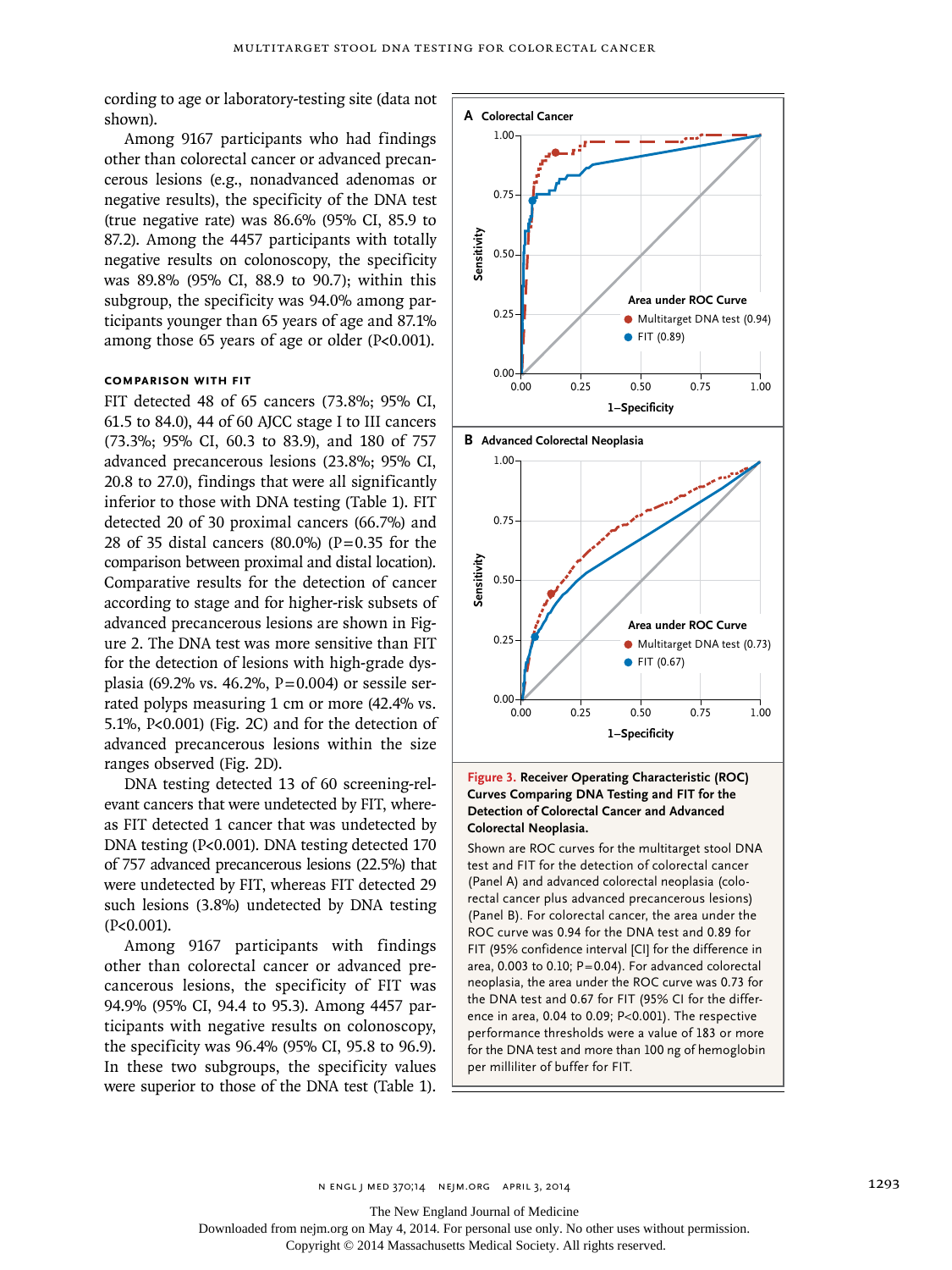The specificity of FIT varied minimally according to age.

As measured by the area under the ROC curve (AUC), the discrimination between colorectal cancer and the combination of nonadvanced neoplasia and lesser findings was significantly higher with DNA testing than with FIT (0.94 vs. 0.89,  $P=0.04$ ) (Fig. 3A); the AUC values for discrimination between advanced colorectal neoplasia (colorectal cancer plus advanced precancerous lesions) and all other findings were 0.73 and 0.67, respectively (P<0.001) (Fig. 3B). Positive and negative predictive values are shown in Table S2 in the Supplementary Appendix.

The isolated performance of the hemoglobin immunoassay component of the multitarget DNA test was similar to that of FIT, with specificities of 94.8% and 94.9%, respectively; sensitivities were 72.3% and 73.8%, respectively, for the detection of colorectal cancer and 22.7% and 23.8%, respectively, for the detection of advanced precancerous lesions.

Table 2 shows the number of persons who would need to be screened with colonoscopy, multitarget DNA testing, and FIT in order to detect one colorectal cancer (154 with colonoscopy, 166 with multitarget DNA testing, and 208 with FIT) and to detect one advanced precancerous polyp (13, 31, and 55 persons, respectively). These calculations show that multitarget DNA testing detected clinically significant lesions more efficiently than FIT.

# **Extrapolation to an Expanded Screening Population**

In an extrapolation of our results to a hypothetical reference population of 10,000 participants at average risk for colorectal cancer, the various screening techniques of colonoscopy, DNA testing, and FIT would identify, respectively, 65, 60, and 48 persons with colorectal cancer; 758, 321, and 180 persons with advanced precancerous lesions; 2896, 498, and 220 persons with nonadvanced adenomas; and 6281, 732, and 248 persons with non-neoplastic findings or negative results on colonoscopy (Table 3).

The protocol specified the detection of colorectal cancer and advanced precancerous polyps as positive findings and the detection of nonadvanced adenomas as negative findings. In the hypothetical reference population of 10,000 persons, the numbers of persons who would be referred for colonoscopy on the basis of positive test results would be 1611 (16.1%) with DNA testing and 696 (7.0%) with FIT. Of the positive test results, the numbers that would be viewed as false positives would be 1230 of 1611 (76.4%) with DNA testing and 468 of 696 (67.2%) with FIT. Of 8389 negative results for DNA testing, 442 (5.3%) would be viewed as false negatives, consisting of 5 cancers and 437 advanced precancerous polyps. Of 9304 negative results for FIT, 595 (6.4%) would be viewed as false negatives, consisting of 17 cancers and 578 precancerous polyps. If nonadvanced adenomas were considered to be positive findings, then the proportions of positive tests viewed as false positives would be 732 of 1611 (45.4%) with DNA testing and 248 of 696 (35.6%) with FIT. The numbers of negative tests viewed as false negatives would be 2840 of 8389 (33.9%) with DNA testing and 3271 of 9304 (35.2%) with FIT. Most of these false negative results would be small, nonadvanced adenomas (in 2398 of 2840 participants [84.4%] with DNA testing and 2676 of 3271 participants [81.8%] with FIT), with only rare instances of colorectal cancers (5 of 2840 [0.2%] and 17 of 3271 [0.5%], respectively).

# Discussion

We compared a multitarget stool DNA test with a commercial FIT among patients at average risk for colorectal cancer. The sensitivity of the DNA

| Table 2. Numbers of Persons Who Would Need to Be Screened with Colonoscopy, Multitarget DNA Test, and FIT<br>to Detect One Colorectal Cancer and One Advanced Precancerous Lesion. |               |                                  |               |  |  |  |  |
|------------------------------------------------------------------------------------------------------------------------------------------------------------------------------------|---------------|----------------------------------|---------------|--|--|--|--|
| <b>Finding</b>                                                                                                                                                                     |               | Number Needed to Screen (95% CI) |               |  |  |  |  |
|                                                                                                                                                                                    | Colonoscopy   | Multitarget DNA Test             | FIT           |  |  |  |  |
| Any colorectal cancer                                                                                                                                                              | 154 (120-200) | 166 (130-217)                    | 208 (156-286) |  |  |  |  |
| Stage I to III colorectal cancer                                                                                                                                                   | 166 (130-217) | 178 (140-238)                    | 227 (169-313) |  |  |  |  |
| Advanced precancerous lesion                                                                                                                                                       | $13(12-14)$   | $31(28-35)$                      | 55 $(48-65)$  |  |  |  |  |

The New England Journal of Medicine

Downloaded from nejm.org on May 4, 2014. For personal use only. No other uses without permission.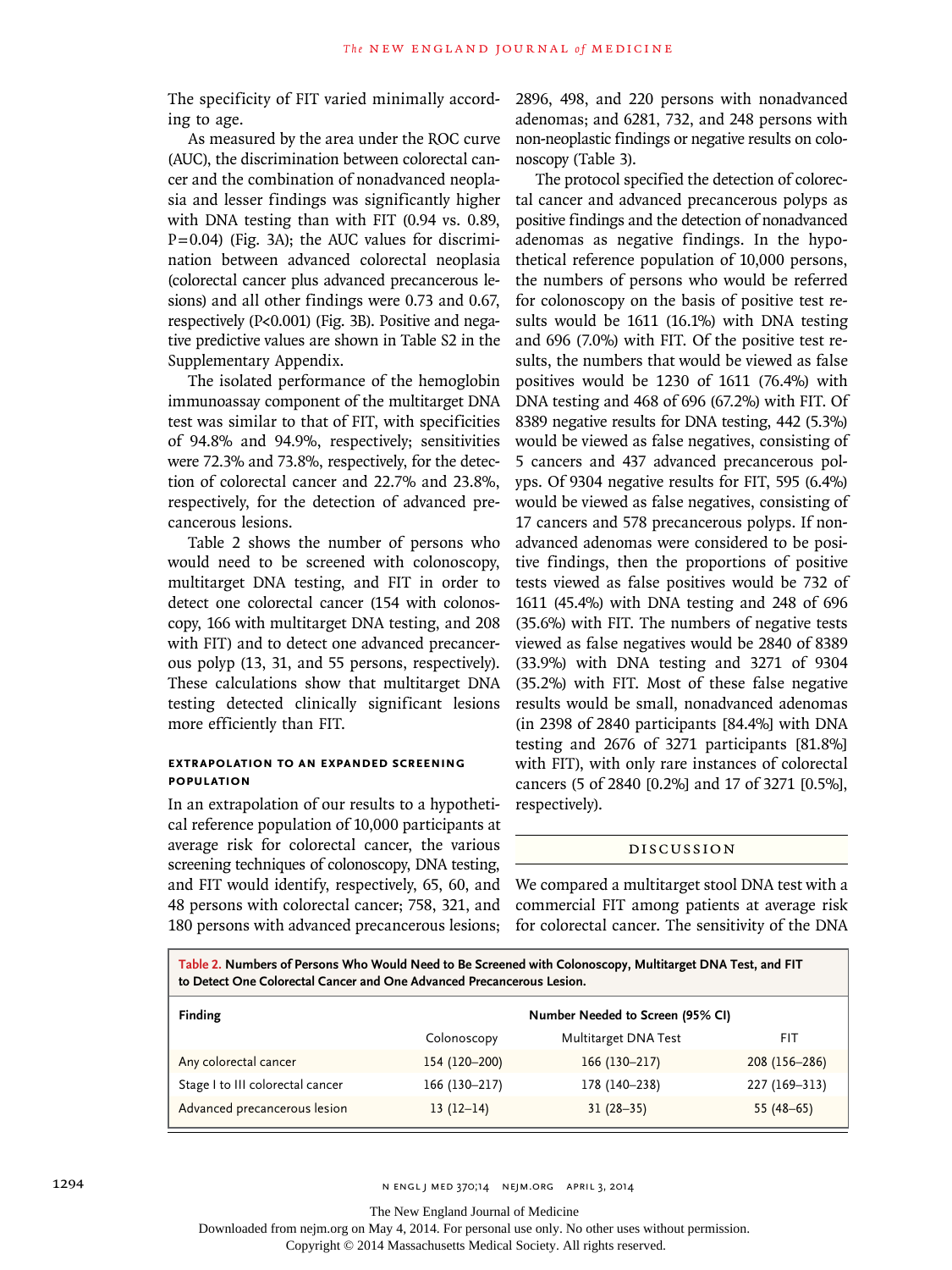**Table 3. Extrapolation of Findings to an Expanded Population of 10,000 Persons at Average Risk for Colorectal Cancer Undergoing Screening with Colonoscopy, Multitarget Stool DNA Test, and FIT.\***

| <b>Colonoscopy Finding</b>                                                                           | Persons<br>with Finding | <b>Multitarget DNA Test</b>         |                                     | <b>FIT</b>                         |                                     |
|------------------------------------------------------------------------------------------------------|-------------------------|-------------------------------------|-------------------------------------|------------------------------------|-------------------------------------|
|                                                                                                      |                         | Positive<br>Results<br>$(N = 1611)$ | Negative<br>Results<br>$(N = 8389)$ | Positive<br>Results<br>$(N = 696)$ | Negative<br>Results<br>$(N = 9304)$ |
|                                                                                                      | no.                     | no. (%)                             |                                     |                                    |                                     |
| Colorectal cancer                                                                                    | 65                      | 60(3.7)                             | 5(0.06)                             | 48 (6.9)                           | 17(0.18)                            |
| Advanced precancerous lesions                                                                        | 758                     | 321 (19.9)                          | 437 (5.2)                           | 180 (25.9)                         | 578 (6.2)                           |
| Nonadvanced adenomas                                                                                 | 2896                    | 498 (30.9)                          | 2398 (28.6)                         | 220 (31.6)                         | 2676 (28.8)                         |
| Negative results: no colorectal cancer,<br>advanced precancerous lesions,<br>or nonadvanced adenomas | 6281                    | 732 (45.4)                          | 5549 (66.1)                         | 248 (35.6)                         | 6033 (64.8)                         |

\* Listed are data from the study that have been extrapolated to a theoretical population of 10,000 persons.

test for the detection of both colorectal cancer (92.3%) and advanced precancerous lesions (42.4%) exceeded that of FIT by an absolute difference of nearly 20 percentage points. This difference may be attributed to the DNA marker and algorithm components of the test, since the test performance of the hemoglobin immunoassay component of the DNA test was nearly identical to that of FIT. However, FIT was more specific for the detection of both colorectal cancer and advanced precancerous lesions, by absolute differences of 6.6 to 8.3 percentage points.

Sensitivity is the most important characteristic for screening tests because the primary role of such testing is to rule out diseases such as cancer. The sensitivity of the DNA test for the detection of advanced precancerous lesions was approximately half that for the detection of colorectal cancer; it exceeded the performance of the FIT overall and in important subsets of lesions, including adenomas measuring 2 cm or more (in which the prevalence of high-grade dysplasia is 5 to  $44\%^{22-25}$  and large, sessile serrated polyps (which may account for up to one third of colorectal cancers<sup>26,27</sup>). In our study, DNA testing was associated with a relative increase of 27% in the rate of detection of stage I to III colorectal cancers and a relative increase of 78% in the rate of detection of advanced precancerous lesions, as compared with FIT. A negative result on DNA testing reduced the chance of having colorectal cancer to a greater extent than did a negative result on FIT, from a baseline risk (0.06%) after DNA testing and 1 in 556 (0.18%) after FIT.

Although high sensitivity is the most important attribute of cancer-screening tests, specificity is also important, since it affects the number of persons who have positive test results, a majority of whom will have false positive results because of the low prevalence of cancer. The specificity of FIT (94.9 to 96.4%) was superior to that of the DNA test (86.6 to 89.8%), with false positive rates of 3.6 to 5.1% and 10.2 to 13.4%, respectively. Positive results on the DNA test increased the probability of having colorectal cancer from 0.7% to 3.7%, as compared with 6.9% for FIT, and increased the probability of having an advanced precancerous lesion from 7.3% to 19.9%, as compared with 25.9% for FIT.

of approximately 1 in 154 (0.7%) to 1 in 1675 negative result on colonoscopy, the specificity of Two points regarding the specificity of DNA testing deserve comment. First, analysis of the primary measure of specificity (86.6%) included participants with nonadvanced adenomas, which can cause the test to be positive, and those with a negative result on colonoscopy. Among persons with only a negative result on colonoscopy, the specificity of the DNA test was nearly 90%, although that was still inferior to the specificity of FIT, which exceeded 96%. Second, specificity correlated inversely with age. Among participants with any findings other than advanced neoplasia, specificity varied from 91.5% among participants between the ages of 50 and 64 years to 83.7% among those 65 years of age or older. Among persons 50 to 64 years of age with a

The New England Journal of Medicine

Downloaded from nejm.org on May 4, 2014. For personal use only. No other uses without permission.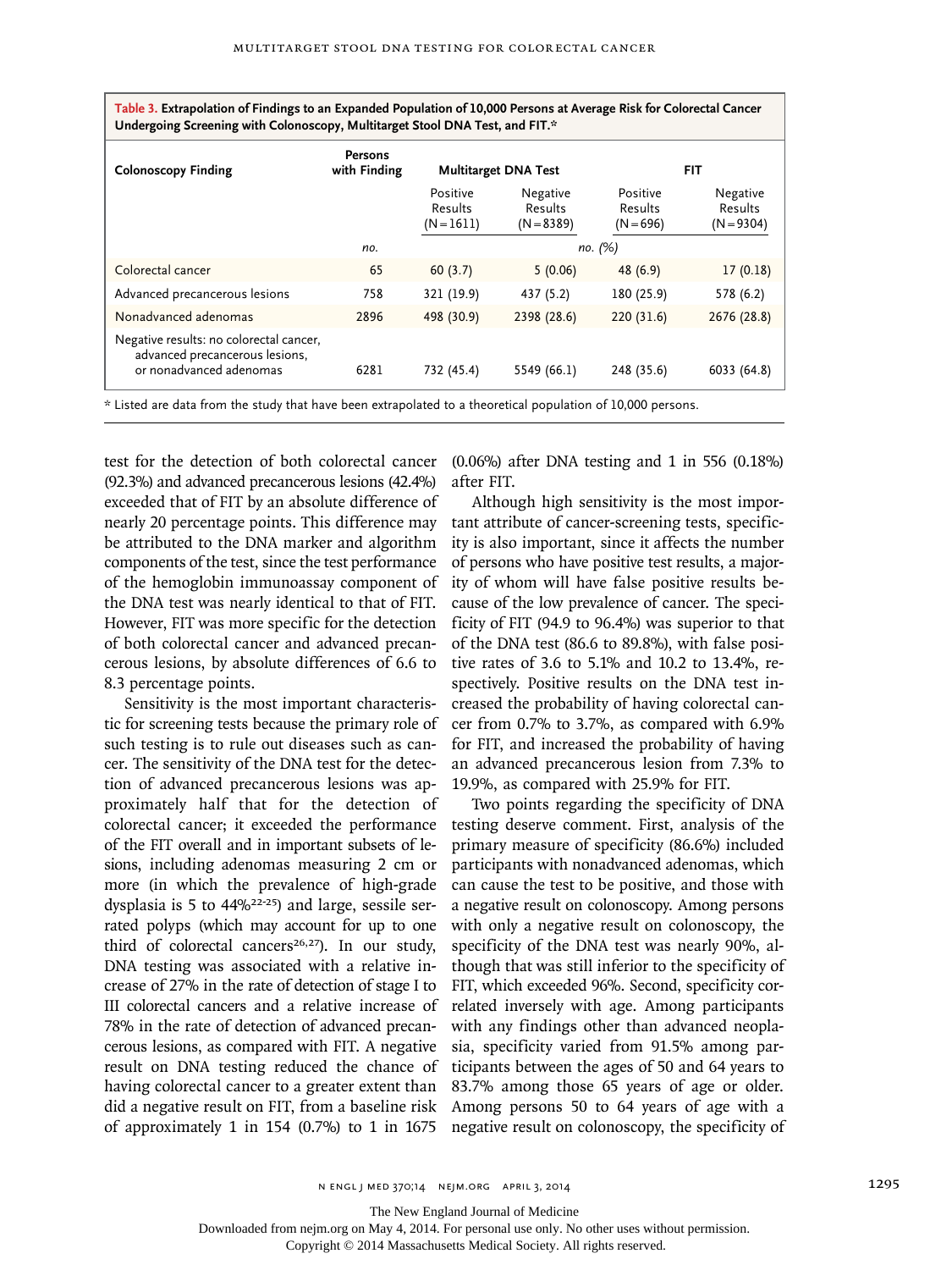the DNA test was 94%, which was similar to that of FIT. Age-related variation in specificity could be due to the presence of lesions that were missed on colonoscopy (which are more prevalent among persons older than 70 years<sup>28</sup>) or to age-related DNA methylation.<sup>29,30</sup>

The performance of FIT in our study was similar to that in previous studies in which colonoscopy was the reference standard.31,32 For FIT in our study, we used the manufacturer's threshold of 100 ng of hemoglobin per milliliter of buffer.20 Whether results would differ with the use of another type of FIT is not known; however, the detection rate with the FIT we used was higher than the rate with at least one other FIT.<sup>33</sup>

A discussion of the role of multitarget stool DNA testing in colorectal-cancer screening is beyond the scope of this report because it requires the assessment of several factors aside from sensitivity and specificity, which are the focus of this report. Other factors include performance characteristics of alternative tests, testing intervals, complications, costs, patient acceptance, and adherence.34,35 Downstream effects of these factors on outcomes, including both cause-specific and

overall morbidity and mortality, require modeling studies to compare various screening tests and strategies. Although our study provides some of the important values for modeling, it cannot determine which test or strategy is better or preferred.

Screening rates for colorectal cancer remain low despite strong evidence of the effectiveness of several tests and strategies. The U.S. Preventive Services Task Force states that there is no preferable screening test, as supported by several cost-effectiveness analyses.5-7 Offering a choice among tests may improve uptake of screening.32,36 A noninvasive test with a high single-application sensitivity for curable-stage cancer may provide an option for persons who prefer noninvasive testing. Questions about testing intervals and tailoring require further consideration.

In conclusion, a stool test combining altered human DNA and fecal hemoglobin showed higher single-application sensitivity than a commercial FIT for both colorectal cancer and advanced precancerous lesions, although with lower specificity.

Supported by Exact Sciences.

Disclosure forms provided by the authors are available with the full text of this article at NEJM.org.

#### **References**

**1.** Siegel R, Naishadham D, Jemal A. Cancer statistics, 2013. CA Cancer J Clin 2013;63:11-30.

**2.** Vogelstein B, Papadopoulos N, Velculescu VE, Zhou S, Diaz LA Jr, Kinzler KW. Cancer genome landscapes. Science 2013;339:1546-58.

**3.** Levin B, Lieberman DA, McFarland B, et al. Screening and surveillance for the early detection of colorectal cancer and adenomatous polyps, 2008: a joint guideline from the American Cancer Society, the US Multi-Society Task Force on Colorectal Cancer, and the American College of Radiology. Gastroenterology 2008; 134:1570-95.

**4.** Rex DK, Johnson DA, Anderson JC, Schoenfeld PS, Burke CA, Inadomi JM. American College of Gastroenterology guidelines for colorectal cancer screening 2009. Am J Gastroenterol 2009;104:739- 50. [Erratum, Am J Gastroenterol 2009; 104:1613.]

**5.** Parekh M, Fendrick AM, Ladabaum U. As tests evolve and costs of cancer care rise: reappraising stool-based screening for colorectal neoplasia. Aliment Pharmacol Ther 2008;27:697-712.

**6.** Heitman SJ, Hilsden RJ, Au F, Dowden S, Manns BJ. Colorectal cancer screening for average-risk North Americans: an economic evaluation. PLoS Med 2010;7(11): e1000370.

**7.** Sharaf RN, Ladabaum U. Comparative effectiveness and cost-effectiveness of screening colonoscopy vs. sigmoidoscopy and alternative strategies. Am J Gastroenterol 2013;108:120-32.

**8.** Vital signs: colorectal cancer screening test use — United States, 2012. MMWR Morb Mortal Wkly Rep 2013;62:881-8.

**9.** Berger BM, Ahlquist DA. Stool DNA screening for colorectal neoplasia: biological and technical basis for high detection rates. Pathology 2012;44:80-8.

**10.** Ahlquist DA, Sargent DJ, Loprinzi CL, et al. Stool DNA and occult blood testing for screen detection of colorectal neoplasia. Ann Intern Med 2008;149:441-50.

**11.** Imperiale TF, Ransohoff DF, Itzkowitz SH, Turnbull BA, Ross ME. Fecal DNA versus fecal occult blood for colorectalcancer screening in an average-risk population. N Engl J Med 2004;351:2704-14.

**12.** Boynton KA, Summerhayes IC, Ahlquist DA, Shuber AP. DNA integrity as a potential marker for stool-based detection of colorectal cancer. Clin Chem 2003; 49:1058-65.

**13.** Zou H, Harrington JJ, Klatt KK, Ahlquist DA. A sensitive method to quantify human long DNA in stool: relevance to colorectal cancer screening. Cancer Epidemiol Biomarkers Prev 2006;15:1115-9. **14.** Ahlquist DA, Zou H, Domanico M, et

al. Next-generation stool DNA test accu-

rately detects colorectal cancer and large adenomas. Gastroenterology 2012;142: 248-56.

**15.** Itzkowitz S, Brand R, Jandorf L, et al. A simplified, noninvasive stool DNA test for colorectal cancer detection. Am J Gastroenterol 2008;103:2862-70.

**16.** Lidgard GP, Domanico MJ, Bruinsma JJ, et al. Clinical performance of an automated stool DNA assay for detection of colorectal neoplasia. Clin Gastroenterol Hepatol 2013;11:1313-8.

**17.** Li M, Chen WD, Papadopoulos N, et al. Sensitive digital quantification of DNA methylation in clinical samples. Nat Biotechnol 2009;27:858-63.

**18.** Aronchick CA, Lipshutz WH, Wright SH, Dufrayne F, Bergman G. A novel tableted purgative for colonoscopic preparation: efficacy and safety comparisons with Colyte and Fleet Phospho-Soda. Gastrointest Endosc 2000;52:346-52.

**19.** American Joint Committee on Cancer. AJCC cancer staging manual. 7th ed. Chicago: American Joint Committee on Cancer, 2009.

**20.** OC-Auto Micro 80 FOB Test (product insert). Cortland Manor, NY: Polymedco (http://www.fobt-tests.com).

**21.** Hanley JA, McNeil BJ. A method of comparing the areas under receiver operating characteristic curves derived from the same cases. Radiology 1983;148:839-43.

1296 n engl j med 370;14 nejm.org april 3, 2014

The New England Journal of Medicine

Downloaded from nejm.org on May 4, 2014. For personal use only. No other uses without permission.